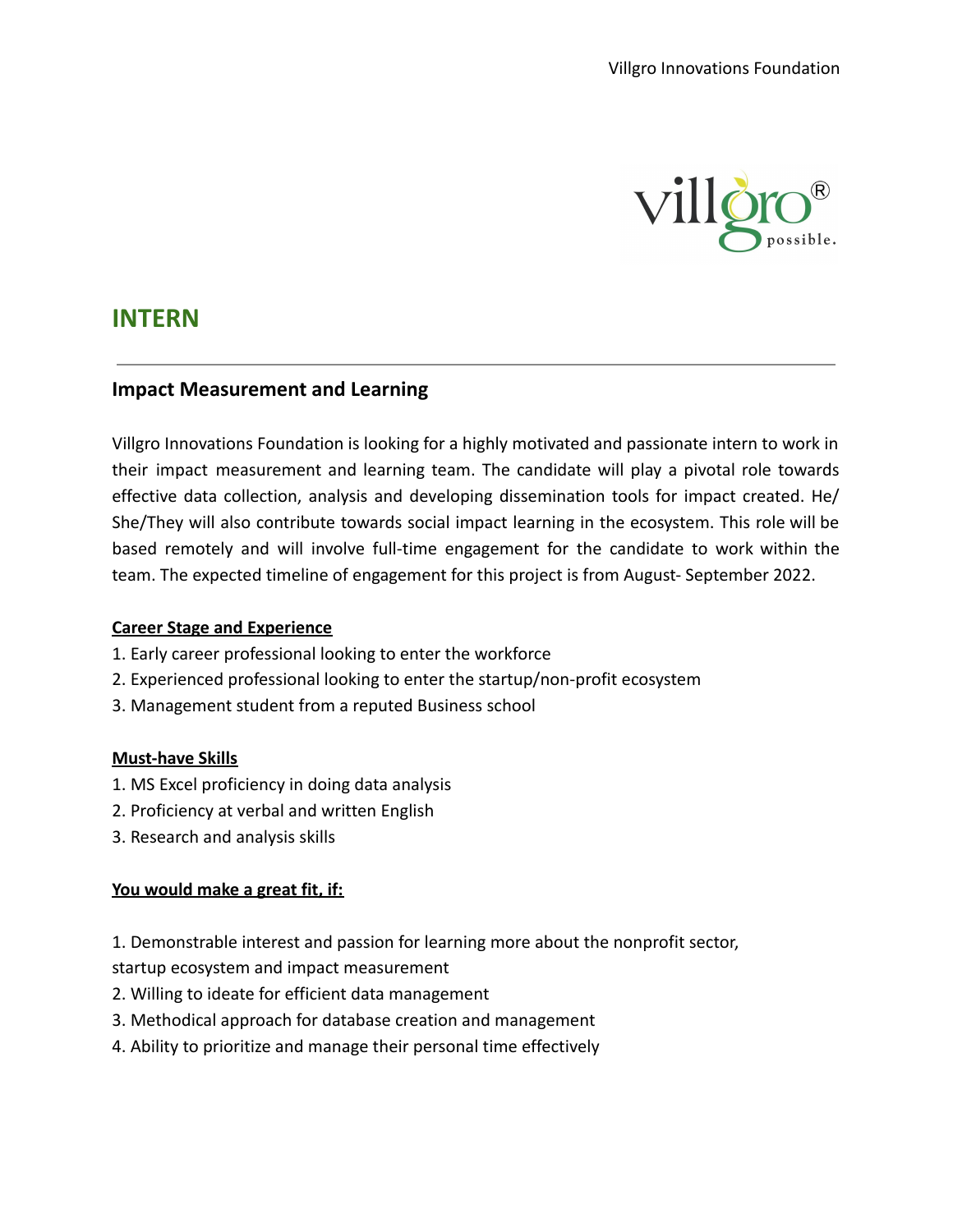### **What's in for you:**

Playing this role as part of the impact measurement and learning team for Villgro, you will have the opportunity to support our yearly impact measurement goals. This is an excellent opportunity if you are looking to gain experience of working in the non-profit sector and the startup ecosystem. You will:

- 1. Get hands-on experience in social impact measurement.
- 2. Experience how data is utilized to derive insights
- 3. Hands on experience and training on data collection, analysis and monitoring
- 4. Discover how impact measurement frameworks work in startup space, and much more…

## **Compensation:** As per industry standards

**How to apply:** Fill in Villgro's Centralized Application Form. Villgro alumni have gone on to found social businesses, study at Ivy League and Indian B Schools and public policy institutes, but most importantly - they have become voices of change. We are committed to providing the same exposure, learnings and experiences to help you shape your next big career move. Most of these will begin with some chai-coffee on our beautiful office terrace in Bangalore, or at the heart of startup hustle at the IIT Madras Research Park in Chennai.

But remember, these are just the contours of the role as we have envisaged it. We would love to have you expand its boundaries and take on more.

Apply to this role by Filling this [Form](https://docs.google.com/forms/d/e/1FAIpQLSfLQb8v34NWZuJG10T7Td-21j7cQw20z6naEPeScYUOKf718w/viewform). We look forward to hearing from you!

#### **About us:**

Villgro is India's foremost and one of the world's largest social enterprise incubators. Established in 2001, Villgro's mission is to make innovative, impactful businesses succeed in Health, Agribusiness, and Climate Action. Since 2001, Villgro has supported 340 social enterprises that have raised over INR 4.28 billion in investments, created 5646 jobs and impacted over 20.8 million lives. Villgro was recognised as the "Top Incubator" in India by Invest India (DPIIT, GoI) in 2020. Villgro fosters an open culture where each member is encouraged to express his/her/their views and opinions. We are a small, but highly committed team and we thrive on collaboration.